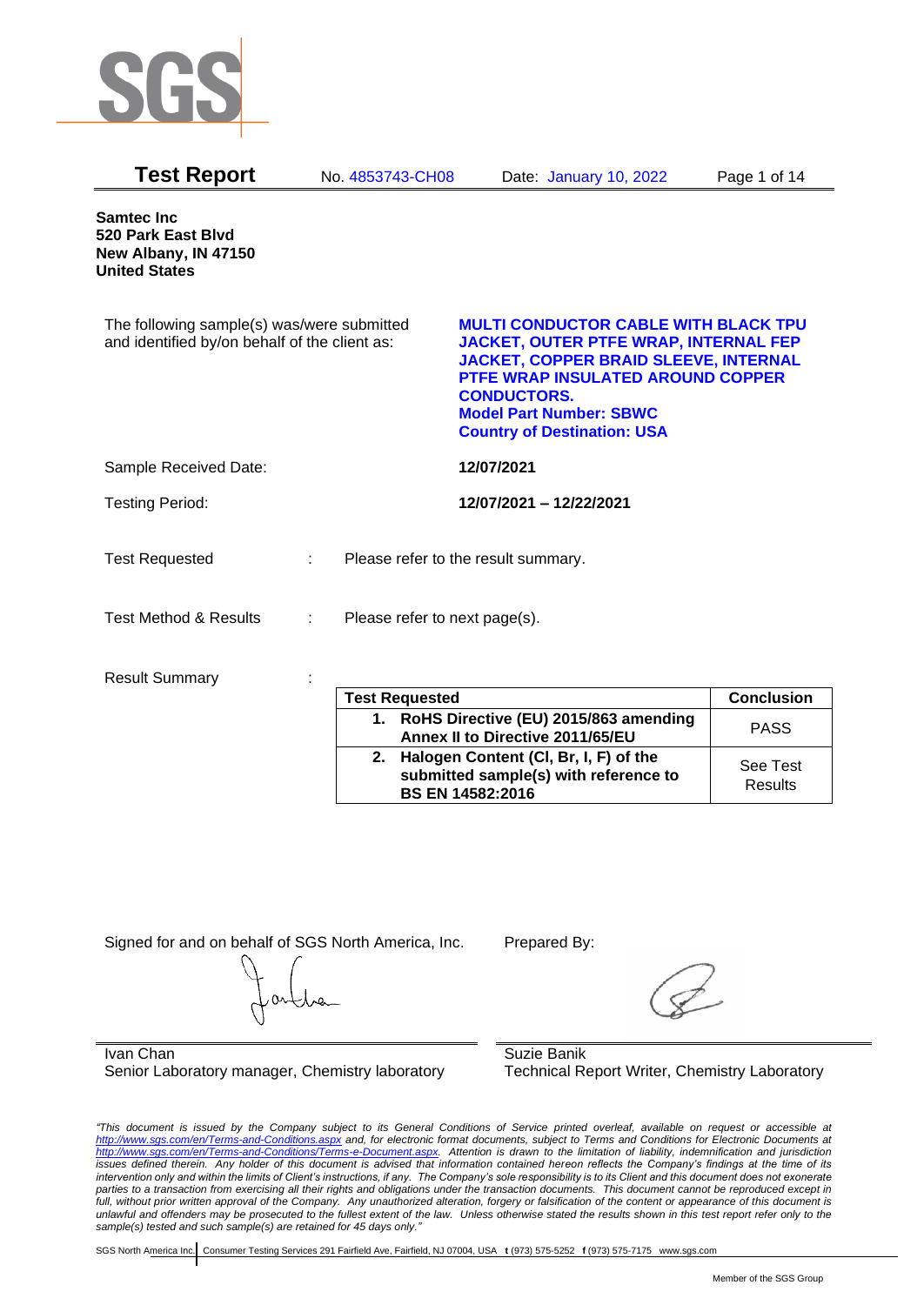

**Test Report** No. 4853743-CH08 Date: January 10, 2022 Page 2 of 14

### **1. RoHS Directive (EU) 2015/863 amending Annex II to Directive 2011/65/EU.**

Testing was done at an SGS Affiliate Laboratory:

#### Test Part Description :

| Specimen<br>No. | <b>SGS Sample ID</b> | <b>Description</b>                                             |
|-----------------|----------------------|----------------------------------------------------------------|
| 1.              | HKT21-061819.016     | Black soft plastic - Outer TPU insulation jacket.              |
| 2.              | HKT21-061819.017     | White plastic - Outer PTFE wrap.                               |
| 3.              | HKT21-061819.018     | White plastic - Inner PTFE wrap.                               |
| 4.              | HKT21-061819.019     | Red soft plastic w/ silvery printing - Internal FEP jacket.    |
| 5.              | HKT21-061819.020     | Metal w/ silvery plating (base: coppery metal) - Copper        |
| conductor with  |                      |                                                                |
|                 |                      | Tin plating.                                                   |
| 6.              | HKT21-061819.021     | Metal w/ silvery plating (base: coppery metal) - Copper braid. |

#### Remarks :

 $(1)$  1 mg/kg = 1 ppm = 0.0001%

- (2) MDL = Method Detection Limit
- $(3)$  ND = Not Detected  $($  < MDL)
- $(4)$  "-" = Not Regulated

## **RoHS Directive (EU) 2015/863 amending Annex II to Directive 2011/65/EU.**

Test Method : With reference to IEC 62321-4:2013+A1:2017, IEC62321-5:2013, IEC62321-7-2:2017, IEC62321-6:2015 and IEC62321-8:2017, analyzed by ICP-OES, UV-Vis and GC-MS.

#### (Decision

Rule: please refer to appendix 1: Category 1).

| Test Item $(s)$               | Limit | Unit   | MDL.           | 016.      | 017.      | 018.      |
|-------------------------------|-------|--------|----------------|-----------|-----------|-----------|
| Cadmium (Cd).                 | 100   | mg/kg. | $\overline{c}$ | <b>ND</b> | <b>ND</b> | <b>ND</b> |
| Lead (Pb).                    | 1,000 | mg/kg. | 2              | <b>ND</b> | <b>ND</b> | ND.       |
| Mercury (Hg).                 | 1,000 | mg/kg. | 2              | <b>ND</b> | ΝD        | ND.       |
| Hexavalent Chromium (Cr(VI)). | 1,000 | mg/kg. | 8              | <b>ND</b> | <b>ND</b> | ND.       |
| Sum of PBBs.                  | 1,000 | mg/kg. |                | <b>ND</b> | <b>ND</b> | ND.       |
| Monobromobiphenyl.            |       | mg/kg. | 5              | <b>ND</b> | <b>ND</b> | ND.       |
| Dibromobiphenyl.              |       | mg/kg. | 5              | <b>ND</b> | <b>ND</b> | ΝD        |
| Tribromobiphenyl.             |       | mg/kg. | 5              | <b>ND</b> | <b>ND</b> | ΝD        |
| Tetrabromobiphenyl.           |       | mg/kg. | 5              | <b>ND</b> | <b>ND</b> | <b>ND</b> |
| Pentabromobiphenyl.           |       | mg/kg. | 5              | <b>ND</b> | <b>ND</b> | ΝD        |
| Hexabromobiphenyl.            |       | mg/kg. | 5              | <b>ND</b> | <b>ND</b> | ΝD        |

*"This document is issued by the Company subject to its General Conditions of Service printed overleaf, available on request or accessible at <http://www.sgs.com/en/Terms-and-Conditions.aspx> and, for electronic format documents, subject to Terms and Conditions for Electronic Documents at [http://www.sgs.com/en/Terms-and-Conditions/Terms-e-Document.aspx.](http://www.sgs.com/en/Terms-and-Conditions/Terms-e-Document.aspx) Attention is drawn to the limitation of liability, indemnification and jurisdiction issues defined therein. Any holder of this document is advised that information contained hereon reflects the Company's findings at the time of its intervention only and within the limits of Client's instructions, if any. The Company's sole responsibility is to its Client and this document does not exonerate parties to a transaction from exercising all their rights and obligations under the transaction documents. This document cannot be reproduced except in full, without prior written approval of the Company. Any unauthorized alteration, forgery or falsification of the content or appearance of this document is unlawful and offenders may be prosecuted to the fullest extent of the law. Unless otherwise stated the results shown in this test report refer only to the sample(s) tested and such sample(s) are retained for 45 days only."*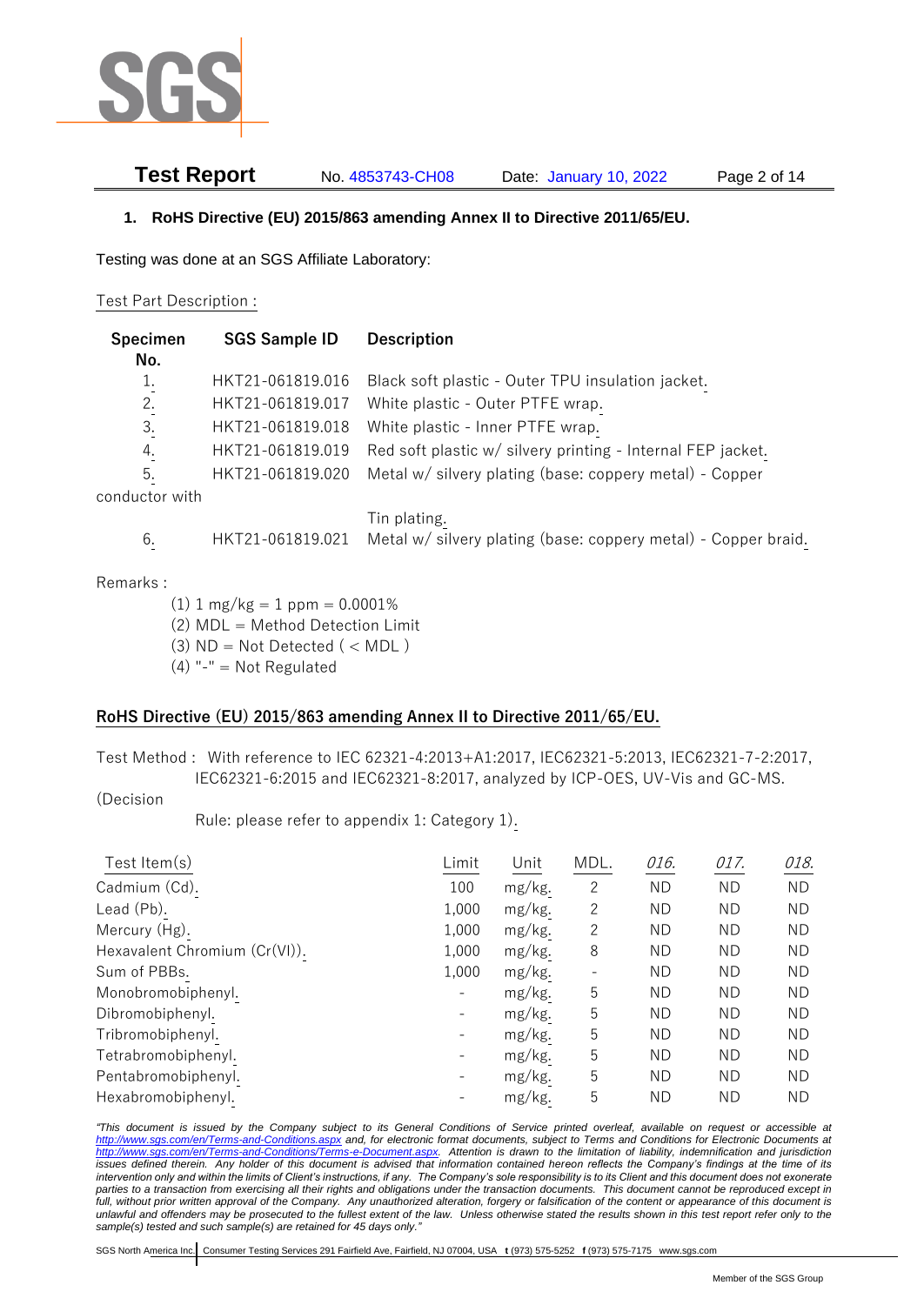

| <b>Test Report</b><br>No. 4853743-CH08 |                              |        | Date: January 10, 2022 |    | Page 3 of 14 |    |
|----------------------------------------|------------------------------|--------|------------------------|----|--------------|----|
|                                        |                              |        |                        |    |              |    |
| Heptabromobiphenyl.                    | $\overline{\phantom{a}}$     | mg/kg. |                        | ΝD | ΝD           | ΝD |
| Octabromobiphenyl.                     | $\overline{\phantom{a}}$     | mg/kg. | b                      | ΝD | ΝD           | ΝD |
| Nonabromobiphenyl.                     | $\overline{\phantom{0}}$     | mg/kg. | b.                     | ΝD | ΝD           | ΝD |
| Decabromobiphenyl.                     | $\qquad \qquad \blacksquare$ | mg/kg. | b                      | ΝD | ΝD           | ΝD |

*"This document is issued by the Company subject to its General Conditions of Service printed overleaf, available on request or accessible at <http://www.sgs.com/en/Terms-and-Conditions.aspx> and, for electronic format documents, subject to Terms and Conditions for Electronic Documents at [http://www.sgs.com/en/Terms-and-Conditions/Terms-e-Document.aspx.](http://www.sgs.com/en/Terms-and-Conditions/Terms-e-Document.aspx) Attention is drawn to the limitation of liability, indemnification and jurisdiction issues defined therein. Any holder of this document is advised that information contained hereon reflects the Company's findings at the time of its intervention only and within the limits of Client's instructions, if any. The Company's sole responsibility is to its Client and this document does not exonerate parties to a transaction from exercising all their rights and obligations under the transaction documents. This document cannot be reproduced except in full, without prior written approval of the Company. Any unauthorized alteration, forgery or falsification of the content or appearance of this document is unlawful and offenders may be prosecuted to the fullest extent of the law. Unless otherwise stated the results shown in this test report refer only to the sample(s) tested and such sample(s) are retained for 45 days only."*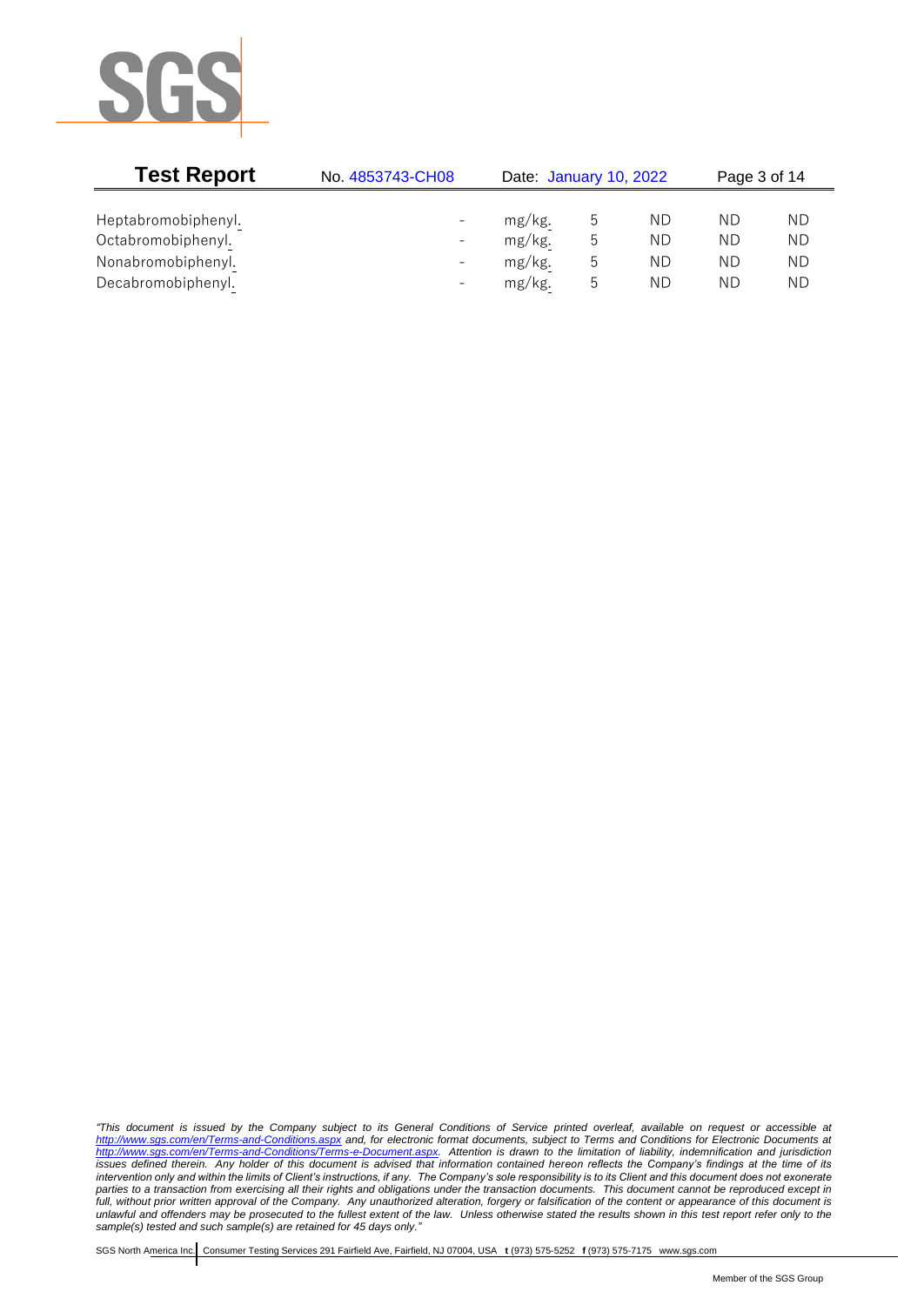

| <b>Test Report</b>                                   | No. 4853743-CH08 |                  |                   | Date: January 10, 2022 |           |           |
|------------------------------------------------------|------------------|------------------|-------------------|------------------------|-----------|-----------|
| Test Item(s)                                         | Limit            | Unit             | MDL.              | 016.                   | 017.      | 018.      |
|                                                      | 1,000            |                  |                   | <b>ND</b>              | <b>ND</b> | <b>ND</b> |
| Sum of PBDEs.                                        |                  | mg/kg.           |                   | <b>ND</b>              | <b>ND</b> | <b>ND</b> |
| Monobromodiphenyl ether.                             |                  | mg/kg.<br>mg/kg. | 5<br>5            | <b>ND</b>              | <b>ND</b> | <b>ND</b> |
| Dibromodiphenyl ether.                               |                  |                  | 5                 | <b>ND</b>              | <b>ND</b> | <b>ND</b> |
| Tribromodiphenyl ether.<br>Tetrabromodiphenyl ether. |                  | mg/kg.<br>mg/kg. | 5                 | <b>ND</b>              | <b>ND</b> | <b>ND</b> |
| Pentabromodiphenyl ether.                            |                  | mg/kg.           | 5                 | <b>ND</b>              | <b>ND</b> | <b>ND</b> |
| Hexabromodiphenyl ether.                             |                  | mg/kg.           | 5                 | <b>ND</b>              | <b>ND</b> | <b>ND</b> |
| Heptabromodiphenyl ether.                            |                  | mg/kg.           | 5                 | <b>ND</b>              | <b>ND</b> | <b>ND</b> |
| Octabromodiphenyl ether.                             |                  | mg/kg.           | 5                 | <b>ND</b>              | <b>ND</b> | <b>ND</b> |
| Nonabromodiphenyl ether.                             |                  | mg/kg.           | 5                 | <b>ND</b>              | <b>ND</b> | <b>ND</b> |
| Decabromodiphenyl ether.                             |                  | mg/kg.           | 5                 | <b>ND</b>              | <b>ND</b> | <b>ND</b> |
| Dibutyl Phthalate (DBP).                             | 1,000            | mg/kg.           | 50                | <b>ND</b>              | <b>ND</b> | <b>ND</b> |
| Benzylbutyl Phthalate (BBP).                         | 1,000            | mg/kg.           | 50                | <b>ND</b>              | <b>ND</b> | <b>ND</b> |
| Bis-(2-ethylhexyl) Phthalate (DEHP).                 | 1,000            | mg/kg.           | 50                | <b>ND</b>              | <b>ND</b> | <b>ND</b> |
| Diisobutyl Phthalate (DIBP).                         | 1,000            | mg/kg.           | 50                | <b>ND</b>              | <b>ND</b> | <b>ND</b> |
|                                                      |                  |                  |                   |                        |           |           |
| Test Item(s)                                         | Limit            | Unit             | MDL.              | 019.                   |           |           |
| Cadmium (Cd).                                        | 100              | mg/kg.           | $\mathbf{2}$      | <b>ND</b>              |           |           |
| Lead (Pb).                                           | 1,000            | mg/kg.           | $\overline{c}$    | <b>ND</b>              |           |           |
| Mercury (Hg).                                        | 1,000            | mg/kg.           | $\overline{c}$    | <b>ND</b>              |           |           |
| Hexavalent Chromium (Cr(VI)).                        | 1,000            | mg/kg.           | 8                 | <b>ND</b>              |           |           |
| Sum of PBBs.                                         | 1,000            | mg/kg.           | $\qquad \qquad -$ | <b>ND</b>              |           |           |
| Monobromobiphenyl.                                   |                  | mg/kg.           | 5                 | <b>ND</b>              |           |           |
| Dibromobiphenyl.                                     |                  | mg/kg.           | 5                 | <b>ND</b>              |           |           |
| Tribromobiphenyl.                                    |                  | mg/kg.           | 5                 | <b>ND</b>              |           |           |
| Tetrabromobiphenyl.                                  |                  | mg/kg.           | 5                 | <b>ND</b>              |           |           |
| Pentabromobiphenyl.                                  |                  | mg/kg.           | 5                 | <b>ND</b>              |           |           |
| Hexabromobiphenyl.                                   |                  | mg/kg.           | 5                 | <b>ND</b>              |           |           |
| Heptabromobiphenyl.                                  |                  | mg/kg.           | 5                 | <b>ND</b>              |           |           |
| Octabromobiphenyl                                    |                  | mg/kg.           | 5                 | <b>ND</b>              |           |           |
| Nonabromobiphenyl.                                   |                  | mg/kg.           | 5                 | <b>ND</b>              |           |           |
| Decabromobiphenyl.                                   |                  | mg/kg.           | 5                 | <b>ND</b>              |           |           |
| Sum of PBDEs.                                        | 1,000            | mg/kg.           |                   | <b>ND</b>              |           |           |
| Monobromodiphenyl ether.                             |                  | mg/kg.           | 5                 | <b>ND</b>              |           |           |
| Dibromodiphenyl ether.                               |                  | mg/kg.           | 5                 | <b>ND</b>              |           |           |
| Tribromodiphenyl ether.                              |                  | mg/kg.           | 5                 | <b>ND</b>              |           |           |
| Tetrabromodiphenyl ether.                            |                  | mg/kg.           | 5                 | <b>ND</b>              |           |           |
| Pentabromodiphenyl ether.                            |                  | mg/kg.           | 5                 | <b>ND</b>              |           |           |
| Hexabromodiphenyl ether.                             |                  | mg/kg.           | 5                 | <b>ND</b>              |           |           |
| Heptabromodiphenyl ether.                            |                  | mg/kg.           | 5                 | <b>ND</b>              |           |           |
| Octabromodiphenyl ether.                             |                  | mg/kg.           | 5                 | <b>ND</b>              |           |           |

*"This document is issued by the Company subject to its General Conditions of Service printed overleaf, available on request or accessible at <http://www.sgs.com/en/Terms-and-Conditions.aspx> and, for electronic format documents, subject to Terms and Conditions for Electronic Documents at [http://www.sgs.com/en/Terms-and-Conditions/Terms-e-Document.aspx.](http://www.sgs.com/en/Terms-and-Conditions/Terms-e-Document.aspx) Attention is drawn to the limitation of liability, indemnification and jurisdiction issues defined therein. Any holder of this document is advised that information contained hereon reflects the Company's findings at the time of its intervention only and within the limits of Client's instructions, if any. The Company's sole responsibility is to its Client and this document does not exonerate parties to a transaction from exercising all their rights and obligations under the transaction documents. This document cannot be reproduced except in full, without prior written approval of the Company. Any unauthorized alteration, forgery or falsification of the content or appearance of this document is unlawful and offenders may be prosecuted to the fullest extent of the law. Unless otherwise stated the results shown in this test report refer only to the sample(s) tested and such sample(s) are retained for 45 days only."*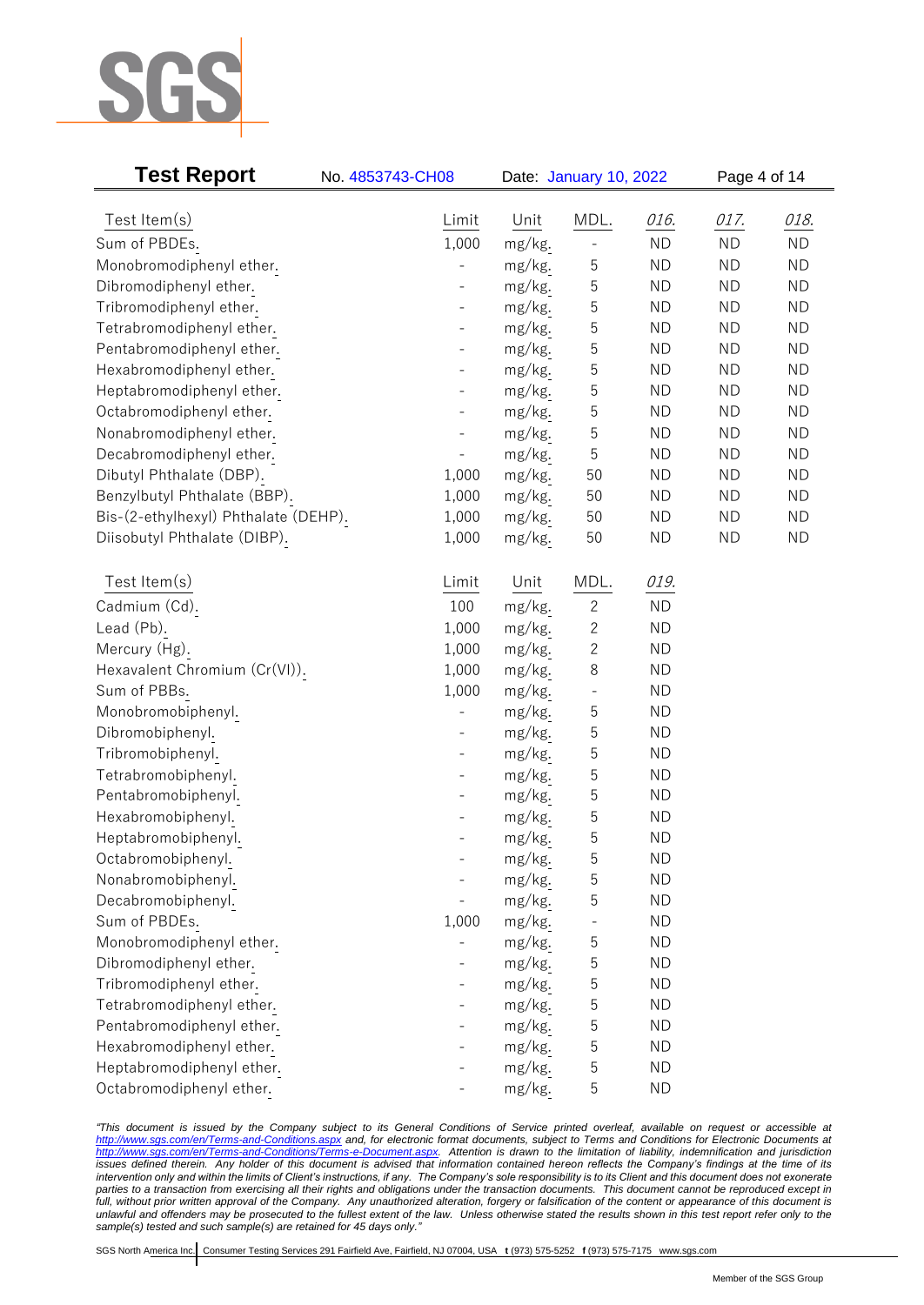

| <b>Test Report</b>                   | No. 4853743-CH08         | Date: January 10, 2022 |      |             | Page 5 of 14 |  |
|--------------------------------------|--------------------------|------------------------|------|-------------|--------------|--|
|                                      |                          |                        |      |             |              |  |
| Test Item $(s)$                      | Limit                    | Unit                   | MDL. | <u>019.</u> |              |  |
| Nonabromodiphenyl ether.             | $\overline{\phantom{a}}$ | mg/kg.                 | 5    | ΝD          |              |  |
| Decabromodiphenyl ether.             | $\overline{\phantom{a}}$ | mg/kg.                 | 5    | ΝD          |              |  |
| Dibutyl Phthalate (DBP).             | 1,000                    | mg/kg.                 | 50   | ΝD          |              |  |
| Benzylbutyl Phthalate (BBP).         | 1,000                    | mg/kg.                 | 50   | ΝD          |              |  |
| Bis-(2-ethylhexyl) Phthalate (DEHP). | 1,000                    | mg/kg.                 | 50   | 369         |              |  |
| Diisobutyl Phthalate (DIBP).         | 1,000                    | $mg/kg$ .              | 50   | <b>ND</b>   |              |  |

Notes :

(1) The maximum permissible limit is quoted from RoHS Directive (EU) 2015/863. IEC 62321 series is equivalent to EN 62321 series http://www.cenelec.eu/dyn/www/f?p=104:30:1742232870351101::::FSP\_ORG\_ID,FSP\_LANG\_

ID:

1258637,25.

## **RoHS Directive (EU) 2015/863 amending Annex II to Directive 2011/65/EU.**

Testing was done at an SGS Affiliate Laboratory:

Test Method : With reference to IEC 62321-4:2013+A1:2017 and IEC62321-5:2013, analyzed by ICP-OES.

> (Decision Rule: please refer to appendix 1: Category 1) With reference to IEC62321-7-1:2015, analyzed by UV-Vis. (Decision Rule: please refer

to

appendix 1: Category 4).

| Test Item $(s)$                                    | ∟imit | Jnit                      | MDL. | 020. | 021. |
|----------------------------------------------------|-------|---------------------------|------|------|------|
| Cadmium (Cd).                                      | 100   | mg/kg.                    |      | ΝD   | ND.  |
| Lead (Pb).                                         | 1,000 | mg/kg.                    | ს    | ΝD   | ND.  |
| Mercury (Hg).                                      | 1.000 | mg/kg.                    |      | ND.  | ND.  |
| Hexavalent Chromium $(Cr(VI))\blacktriangledown$ . |       | $\mu$ g/cm <sup>2</sup> . | 0.10 | ND   | ND.  |

Notes :

(1) The maximum permissible limit is quoted from RoHS Directive (EU) 2015/863. IEC 62321 series is equivalent to EN 62321 series http://www.cenelec.eu/dyn/www/f?p=104:30:1742232870351101::::FSP\_ORG\_ID,FSP\_LANG\_

ID:

1258637,25

(2)  $\blacktriangledown$  = a. The sample is positive for Cr(VI) if the Cr(VI) concentration is greater than 0.13  $\mu$ 

g/cm2. The

sample coating is considered to contain Cr(VI)

b. The sample is negative for Cr(VI) if Cr(VI) is ND (concentration less than 0.10  $\mu$  g/cm2).

*<sup>&</sup>quot;This document is issued by the Company subject to its General Conditions of Service printed overleaf, available on request or accessible at <http://www.sgs.com/en/Terms-and-Conditions.aspx> and, for electronic format documents, subject to Terms and Conditions for Electronic Documents at [http://www.sgs.com/en/Terms-and-Conditions/Terms-e-Document.aspx.](http://www.sgs.com/en/Terms-and-Conditions/Terms-e-Document.aspx) Attention is drawn to the limitation of liability, indemnification and jurisdiction*  issues defined therein. Any holder of this document is advised that information contained hereon reflects the Company's findings at the time of its *intervention only and within the limits of Client's instructions, if any. The Company's sole responsibility is to its Client and this document does not exonerate*  parties to a transaction from exercising all their rights and obligations under the transaction documents. This document cannot be reproduced except in *full, without prior written approval of the Company. Any unauthorized alteration, forgery or falsification of the content or appearance of this document is unlawful and offenders may be prosecuted to the fullest extent of the law. Unless otherwise stated the results shown in this test report refer only to the sample(s) tested and such sample(s) are retained for 45 days only."*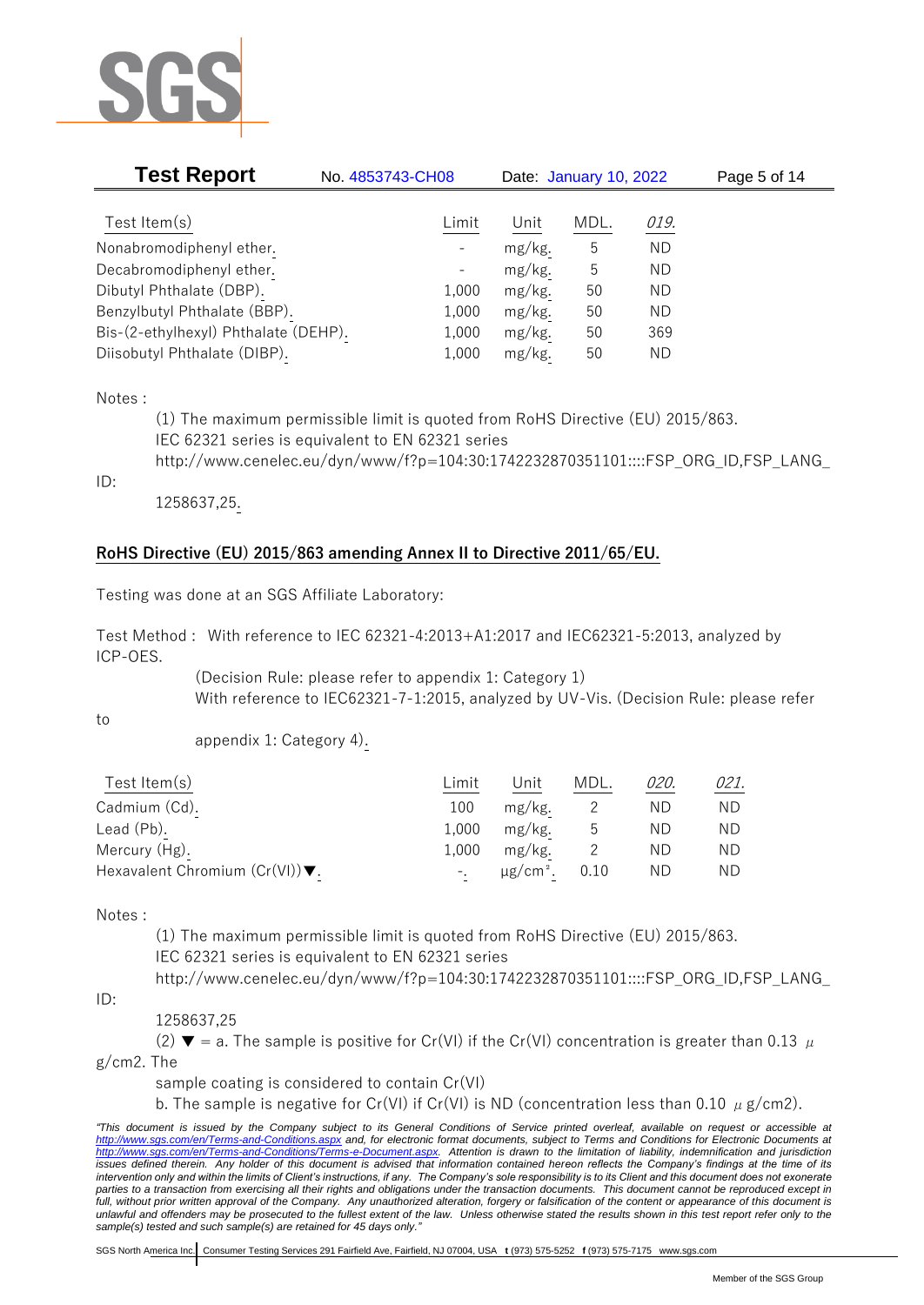

## **Test Report** No. 4853743-CH08 Date: January 10, 2022 Page 6 of 14

The coating is

considered a non-Cr(VI) based coating

c. The result between 0.10  $\mu$  g/cm2 and 0.13  $\mu$  g/cm2 is considered to be

inconclusive - unavoidable

coating variations may influence the determination

Information on storage conditions and production date of the tested sample is unavailable and thus

Cr(VI) results represent status of the sample at the time of testing.

.

*"This document is issued by the Company subject to its General Conditions of Service printed overleaf, available on request or accessible at <http://www.sgs.com/en/Terms-and-Conditions.aspx> and, for electronic format documents, subject to Terms and Conditions for Electronic Documents at [http://www.sgs.com/en/Terms-and-Conditions/Terms-e-Document.aspx.](http://www.sgs.com/en/Terms-and-Conditions/Terms-e-Document.aspx) Attention is drawn to the limitation of liability, indemnification and jurisdiction issues defined therein. Any holder of this document is advised that information contained hereon reflects the Company's findings at the time of its intervention only and within the limits of Client's instructions, if any. The Company's sole responsibility is to its Client and this document does not exonerate parties to a transaction from exercising all their rights and obligations under the transaction documents. This document cannot be reproduced except in full, without prior written approval of the Company. Any unauthorized alteration, forgery or falsification of the content or appearance of this document is unlawful and offenders may be prosecuted to the fullest extent of the law. Unless otherwise stated the results shown in this test report refer only to the sample(s) tested and such sample(s) are retained for 45 days only."*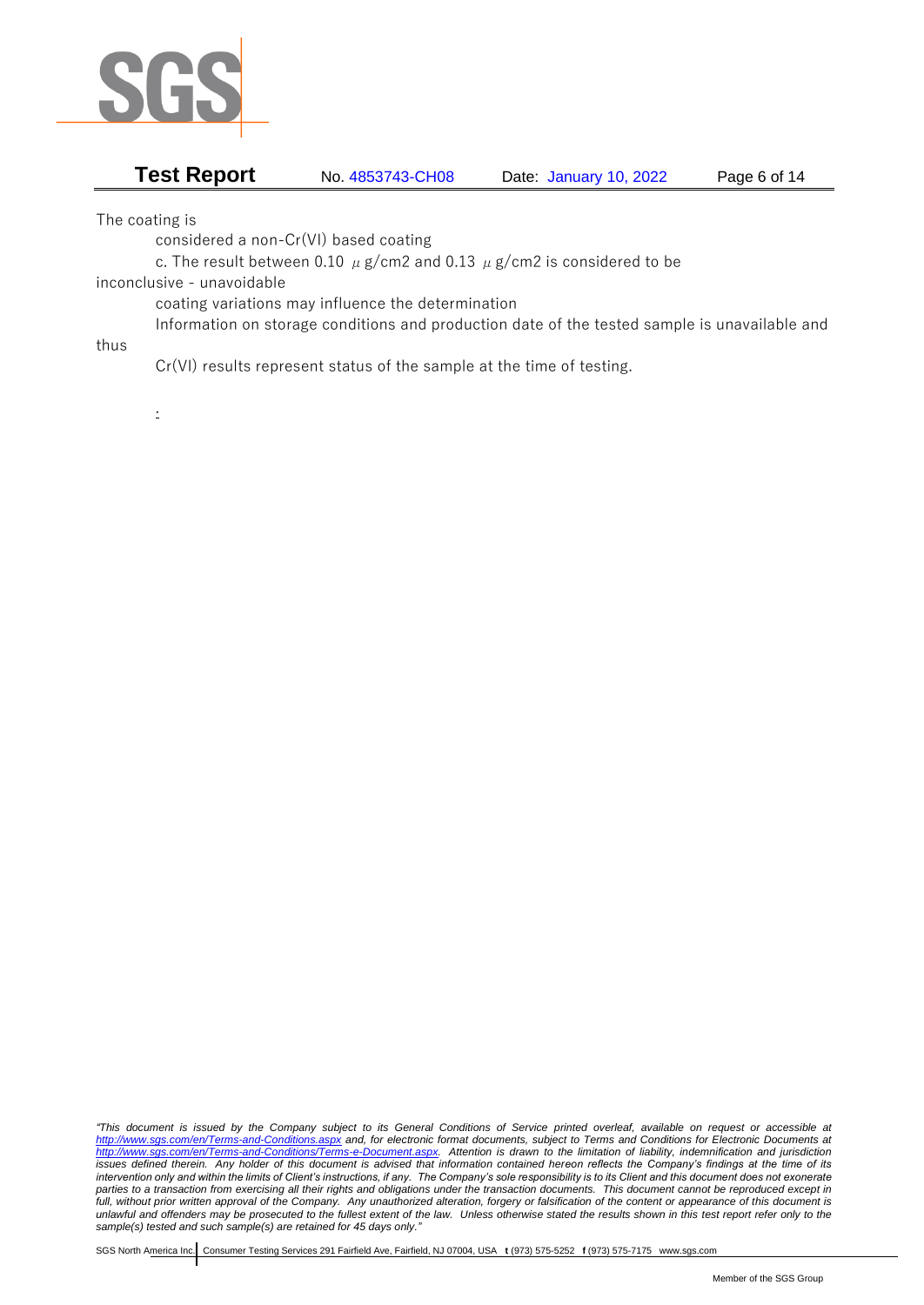

| <b>Test Report</b> | No. 4853743-CH08 | Date: January 10, 2022 | Page 7 of 14 |
|--------------------|------------------|------------------------|--------------|
|--------------------|------------------|------------------------|--------------|

### **2. Halogen.**

#### Testing was done at an SGS Affiliate Laboratory:

Test Method : With reference to EN 14582:2016, analysis was performed by IC..

| Test Item $(s)$ | Limit | Unit   | MDL. | 016. | 017.   |
|-----------------|-------|--------|------|------|--------|
| Fluorine (F).   |       | mg/kg. | 50   | ND.  | 320000 |
| Chlorine (CI).  |       | mg/kg. | 50   | ΝD   | ND     |
| Bromine (Br).   |       | mg/kg. | 50   | ΝD   | ΝD     |
| lodine (I).     |       | mg/kg. | 50   | ND   | ΝD     |

Notes :

(1) The measurement report of the expanded uncertainty with confident level 95% by coverage factor

k=2, is 20% for each analyte of Fluorine, Chlorine, Bromine and Iodine..

*"This document is issued by the Company subject to its General Conditions of Service printed overleaf, available on request or accessible at <http://www.sgs.com/en/Terms-and-Conditions.aspx> and, for electronic format documents, subject to Terms and Conditions for Electronic Documents at [http://www.sgs.com/en/Terms-and-Conditions/Terms-e-Document.aspx.](http://www.sgs.com/en/Terms-and-Conditions/Terms-e-Document.aspx) Attention is drawn to the limitation of liability, indemnification and jurisdiction issues defined therein. Any holder of this document is advised that information contained hereon reflects the Company's findings at the time of its intervention only and within the limits of Client's instructions, if any. The Company's sole responsibility is to its Client and this document does not exonerate parties to a transaction from exercising all their rights and obligations under the transaction documents. This document cannot be reproduced except in full, without prior written approval of the Company. Any unauthorized alteration, forgery or falsification of the content or appearance of this document is unlawful and offenders may be prosecuted to the fullest extent of the law. Unless otherwise stated the results shown in this test report refer only to the sample(s) tested and such sample(s) are retained for 45 days only."*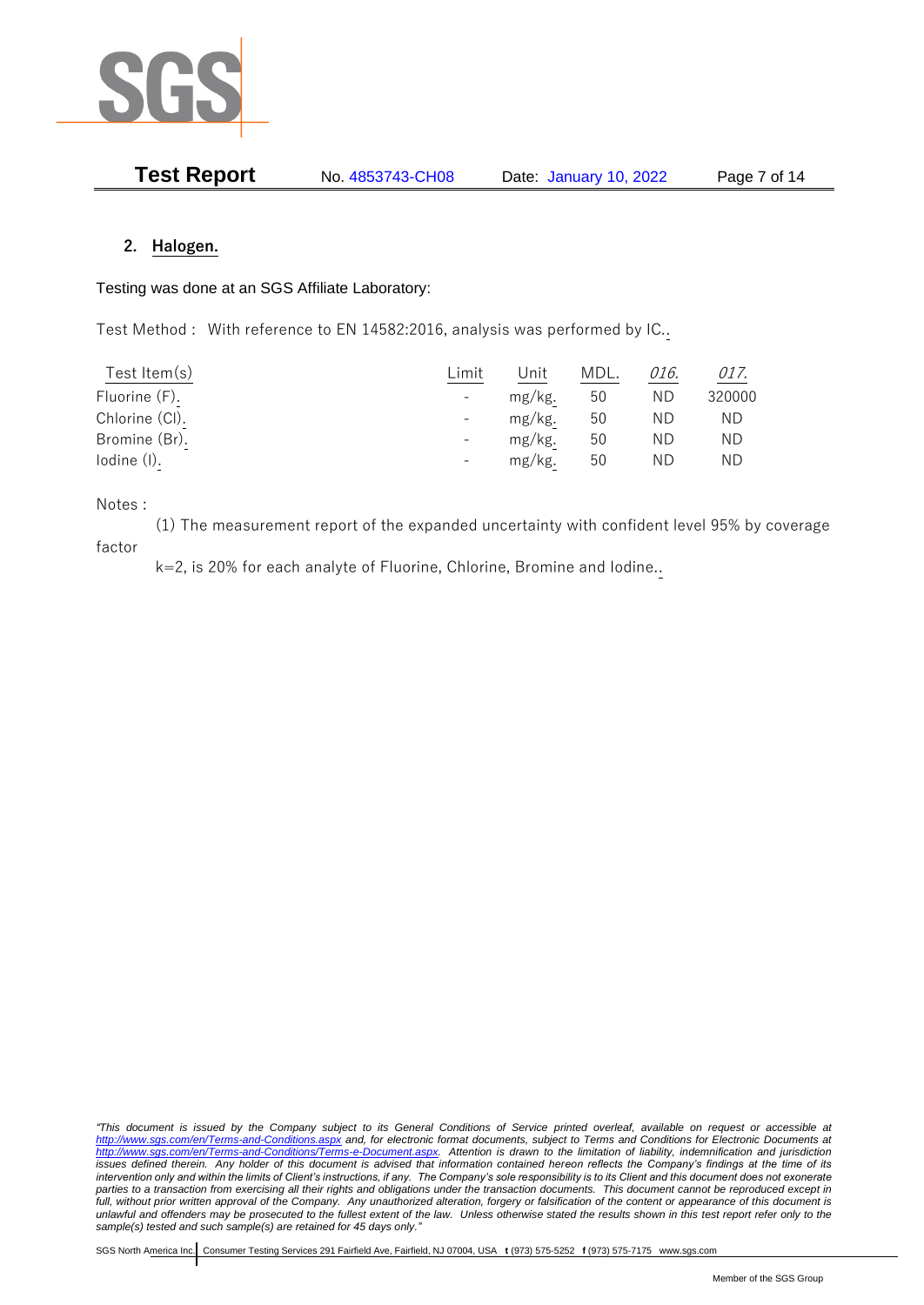

**Test Report** No. 4853743-CH08 Date: January 10, 2022 Page 8 of 14

#### Appendix 1

| Category       | Decision Rule Statement                                                                                                                                                                                                                                                                                                                                                                                                                                                                                                                                                                                                                                                                                                                                                                                                                                                                                                                                                                                                                                                                                                                                                                                                                                                                                                                                                                                                                                                                                           |
|----------------|-------------------------------------------------------------------------------------------------------------------------------------------------------------------------------------------------------------------------------------------------------------------------------------------------------------------------------------------------------------------------------------------------------------------------------------------------------------------------------------------------------------------------------------------------------------------------------------------------------------------------------------------------------------------------------------------------------------------------------------------------------------------------------------------------------------------------------------------------------------------------------------------------------------------------------------------------------------------------------------------------------------------------------------------------------------------------------------------------------------------------------------------------------------------------------------------------------------------------------------------------------------------------------------------------------------------------------------------------------------------------------------------------------------------------------------------------------------------------------------------------------------------|
| $\overline{1}$ | The decision rule for conformity reporting is based on the non-binary statement with quard band (is<br>equal to the expanded measurement uncertainty with a 95% coverage probability, w = U95) in<br>ILAC-G8:09/2019 Clause 4.2.3.<br>"Pass - the measured value is within (or below / above) the acceptance limit, where the<br>А.<br>acceptance limit is below / above to the quard band." or "Pass - The measured values were<br>observed in tolerance at the points tested. The specific false accept risk is up to 2.5%.".<br>B.<br>"Conditional Pass - The measured values were observed in tolerance at the points tested.<br>However, a portion of the expanded measurement uncertainty intervals about one or more<br>measured values exceeded / out of tolerance. When the measured result is close to the<br>tolerance, the specific false accept risk is up to 50%."<br>C.<br>"Conditional Fail - One or more measured values were observed out of tolerance at the<br>points tested. However, a portion of the expanded measurement uncertainty intervals about<br>one or more measured values were in tolerance. When the measured result is close to the<br>tolerance, the specific false reject risk is up to 50%.".<br>"Fail - the measured value is out of (or below / above) the tolerance limit added / subtracted<br>D.<br>to the quard band." or "Fail - One or more measured values were observed out of tolerance<br>at the points tested". The specific false reject risk is up to 2.5%. |
| $\overline{2}$ | The decision rule for conformity reporting is based on BS EN 1811:2011+A1:2015: Reference test<br>method for release of nickel from all post assemblies which are inserted into pierced parts of the<br>human body and articles intended to come into direct and prolonged contact with the skin in<br>Section 9.2 interpretation of results.                                                                                                                                                                                                                                                                                                                                                                                                                                                                                                                                                                                                                                                                                                                                                                                                                                                                                                                                                                                                                                                                                                                                                                     |
| $\overline{3}$ | The decision rule for conformity reporting is based on the general consideration of simple<br>acceptance as stated in ISO/IEC Guide 98-3: "Uncertainty of measurement - Part 3: Guide to the<br>expression of uncertainty in measurement (GUM 1995)", and more specifically for analytical<br>measurements to the EURACHEM/CITAC Guide 2012 "Quantifying Uncertainty in Analytical<br>Measurement *                                                                                                                                                                                                                                                                                                                                                                                                                                                                                                                                                                                                                                                                                                                                                                                                                                                                                                                                                                                                                                                                                                               |
| 4              | The decision rule for conformity reporting is according to the IEC 62321-7-1 Edition 1.0 2015-09<br>Section 7: Table 1-(comparison to standard and interpretation of result)                                                                                                                                                                                                                                                                                                                                                                                                                                                                                                                                                                                                                                                                                                                                                                                                                                                                                                                                                                                                                                                                                                                                                                                                                                                                                                                                      |
| $\overline{5}$ | The decision rule for conformity reporting is according to the IEC 62321-3-1 Edition 1.0 2013-06<br>Annex A.3 interpretation of result.                                                                                                                                                                                                                                                                                                                                                                                                                                                                                                                                                                                                                                                                                                                                                                                                                                                                                                                                                                                                                                                                                                                                                                                                                                                                                                                                                                           |
| 6              | The decision rule for conformity reporting is according to the GB/T 26125-2011 Annex A to H                                                                                                                                                                                                                                                                                                                                                                                                                                                                                                                                                                                                                                                                                                                                                                                                                                                                                                                                                                                                                                                                                                                                                                                                                                                                                                                                                                                                                       |
| 7              | The decision rule for conformity reporting is according to the requested specification or standard<br>(ASTM F963-17 section 4.3.5)                                                                                                                                                                                                                                                                                                                                                                                                                                                                                                                                                                                                                                                                                                                                                                                                                                                                                                                                                                                                                                                                                                                                                                                                                                                                                                                                                                                |
| $\overline{8}$ | The decision rule for conformity reporting is according to the requested specification or standard<br>(AS/NZS ISO 8124 Part 3 section 4.2)                                                                                                                                                                                                                                                                                                                                                                                                                                                                                                                                                                                                                                                                                                                                                                                                                                                                                                                                                                                                                                                                                                                                                                                                                                                                                                                                                                        |
|                | If the decision rule is not feasible to be used and the uncertainty of the result is able to be provided,<br>Remark the uncertainty range of the result will be shown in the report. Otherwise, only result will be shown<br>in the report.                                                                                                                                                                                                                                                                                                                                                                                                                                                                                                                                                                                                                                                                                                                                                                                                                                                                                                                                                                                                                                                                                                                                                                                                                                                                       |

*"This document is issued by the Company subject to its General Conditions of Service printed overleaf, available on request or accessible at <http://www.sgs.com/en/Terms-and-Conditions.aspx> and, for electronic format documents, subject to Terms and Conditions for Electronic Documents at [http://www.sgs.com/en/Terms-and-Conditions/Terms-e-Document.aspx.](http://www.sgs.com/en/Terms-and-Conditions/Terms-e-Document.aspx) Attention is drawn to the limitation of liability, indemnification and jurisdiction issues defined therein. Any holder of this document is advised that information contained hereon reflects the Company's findings at the time of its intervention only and within the limits of Client's instructions, if any. The Company's sole responsibility is to its Client and this document does not exonerate parties to a transaction from exercising all their rights and obligations under the transaction documents. This document cannot be reproduced except in full, without prior written approval of the Company. Any unauthorized alteration, forgery or falsification of the content or appearance of this document is unlawful and offenders may be prosecuted to the fullest extent of the law. Unless otherwise stated the results shown in this test report refer only to the sample(s) tested and such sample(s) are retained for 45 days only."*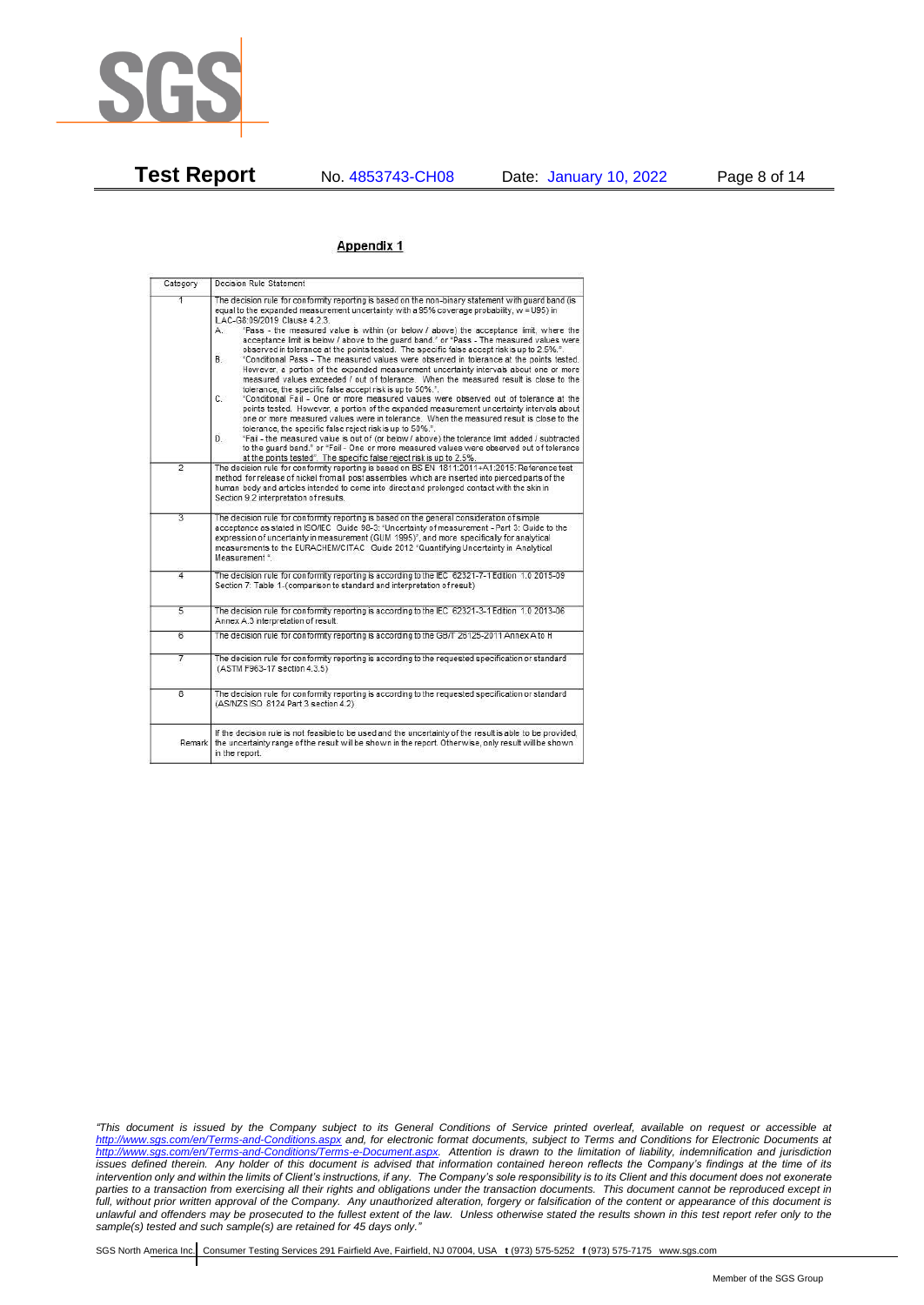

| <b>Test Report</b> | No. 4853743-CH08 | Date: January 10, 2022 | Page 9 of 14 |
|--------------------|------------------|------------------------|--------------|
|                    |                  |                        |              |

Flowchart:



Note : 1) Boiling water test method was also performed for the analysis of Cr (VI) in metal sample. 2) The polymeric samples were dissolved totally by pre-conditioning method according to above flow chat for Cd, Pb and Hg contents analysis

| Operator:      | Chiu Kan Yuen/ Tang Koon Pang (Acid digestion) |  |
|----------------|------------------------------------------------|--|
|                | Chiu Kan Yuen (Dry Ashing)                     |  |
|                | Nick Liu (Hexavalent Chromium)                 |  |
|                | Kent Wan (PBBs and PBDEs)                      |  |
| Section Chief: | Chan Chun Kit, Dickson                         |  |

*"This document is issued by the Company subject to its General Conditions of Service printed overleaf, available on request or accessible at <http://www.sgs.com/en/Terms-and-Conditions.aspx> and, for electronic format documents, subject to Terms and Conditions for Electronic Documents at [http://www.sgs.com/en/Terms-and-Conditions/Terms-e-Document.aspx.](http://www.sgs.com/en/Terms-and-Conditions/Terms-e-Document.aspx) Attention is drawn to the limitation of liability, indemnification and jurisdiction issues defined therein. Any holder of this document is advised that information contained hereon reflects the Company's findings at the time of its intervention only and within the limits of Client's instructions, if any. The Company's sole responsibility is to its Client and this document does not exonerate*  parties to a transaction from exercising all their rights and obligations under the transaction documents. This document cannot be reproduced except in *full, without prior written approval of the Company. Any unauthorized alteration, forgery or falsification of the content or appearance of this document is unlawful and offenders may be prosecuted to the fullest extent of the law. Unless otherwise stated the results shown in this test report refer only to the sample(s) tested and such sample(s) are retained for 45 days only."*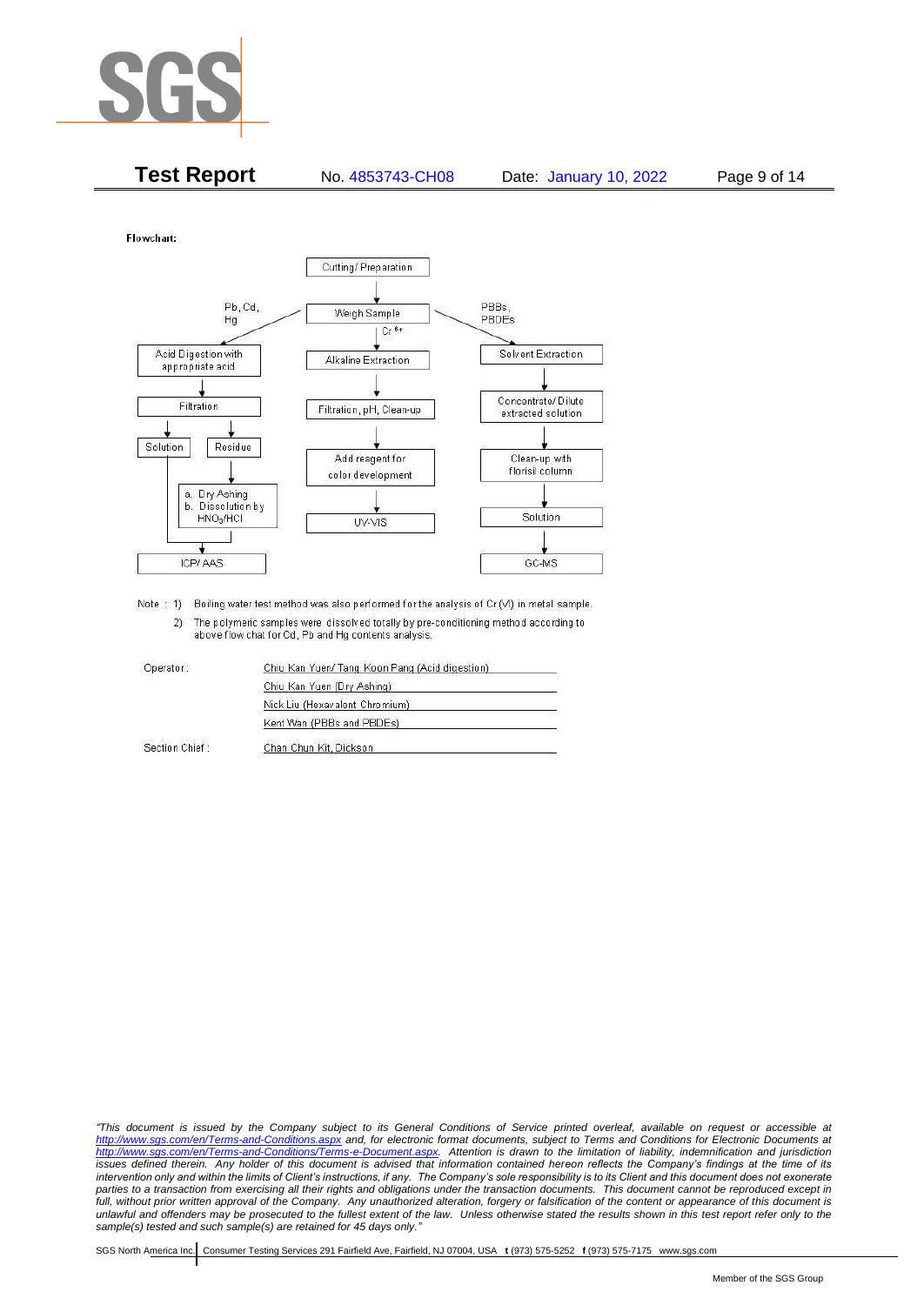

## **Test Report** No. 4853743-CH08 Date: January 10, 2022 Page 10 of 14

#### **Flowchart for Phthalates measurement**

Method: IEC 62321-8:2017



Tested by Checked by Lumpy Lee

Edmund Kwan

*"This document is issued by the Company subject to its General Conditions of Service printed overleaf, available on request or accessible at <http://www.sgs.com/en/Terms-and-Conditions.aspx> and, for electronic format documents, subject to Terms and Conditions for Electronic Documents at [http://www.sgs.com/en/Terms-and-Conditions/Terms-e-Document.aspx.](http://www.sgs.com/en/Terms-and-Conditions/Terms-e-Document.aspx) Attention is drawn to the limitation of liability, indemnification and jurisdiction issues defined therein. Any holder of this document is advised that information contained hereon reflects the Company's findings at the time of its intervention only and within the limits of Client's instructions, if any. The Company's sole responsibility is to its Client and this document does not exonerate*  parties to a transaction from exercising all their rights and obligations under the transaction documents. This document cannot be reproduced except in *full, without prior written approval of the Company. Any unauthorized alteration, forgery or falsification of the content or appearance of this document is unlawful and offenders may be prosecuted to the fullest extent of the law. Unless otherwise stated the results shown in this test report refer only to the sample(s) tested and such sample(s) are retained for 45 days only."*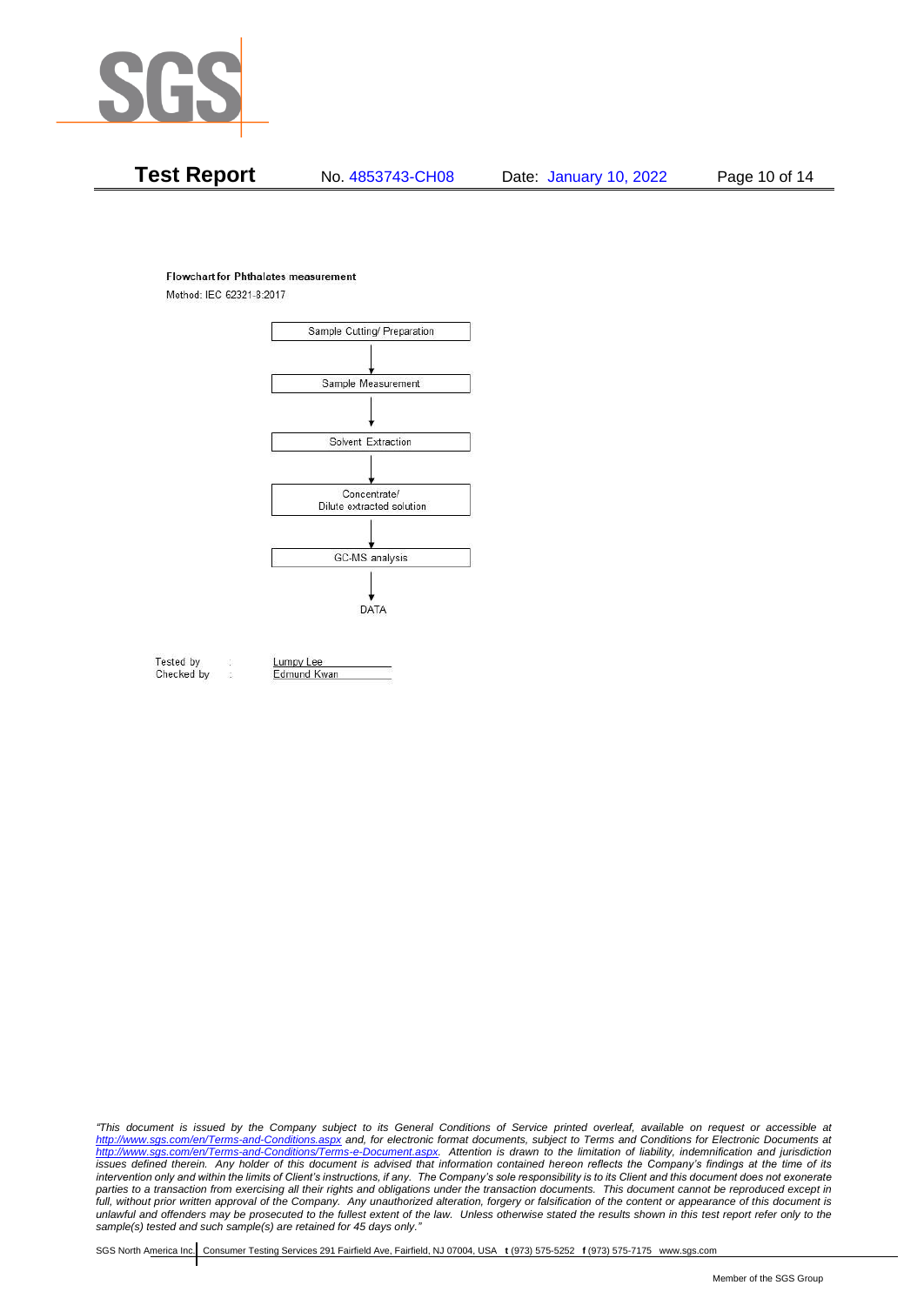

**Test Report** No. 4853743-CH08 Date: January 10, 2022 Page 11 of 14

Flowchart of IEC 62321 for metal analysis



The metallic samples were dissolved totally by pre-conditioning method according to above flow chart for Cd, Pb and Hg contents analysis.

| Operator:      | Nick Liu (Hexavalent Chromium)                  |
|----------------|-------------------------------------------------|
|                | Tang Koon Pang / Chiu Kan Yuen (Acid digestion) |
| Section Chief: | Chan Chun Kit, Dickson                          |

*"This document is issued by the Company subject to its General Conditions of Service printed overleaf, available on request or accessible at <http://www.sgs.com/en/Terms-and-Conditions.aspx> and, for electronic format documents, subject to Terms and Conditions for Electronic Documents at [http://www.sgs.com/en/Terms-and-Conditions/Terms-e-Document.aspx.](http://www.sgs.com/en/Terms-and-Conditions/Terms-e-Document.aspx) Attention is drawn to the limitation of liability, indemnification and jurisdiction issues defined therein. Any holder of this document is advised that information contained hereon reflects the Company's findings at the time of its intervention only and within the limits of Client's instructions, if any. The Company's sole responsibility is to its Client and this document does not exonerate parties to a transaction from exercising all their rights and obligations under the transaction documents. This document cannot be reproduced except in full, without prior written approval of the Company. Any unauthorized alteration, forgery or falsification of the content or appearance of this document is unlawful and offenders may be prosecuted to the fullest extent of the law. Unless otherwise stated the results shown in this test report refer only to the sample(s) tested and such sample(s) are retained for 45 days only."*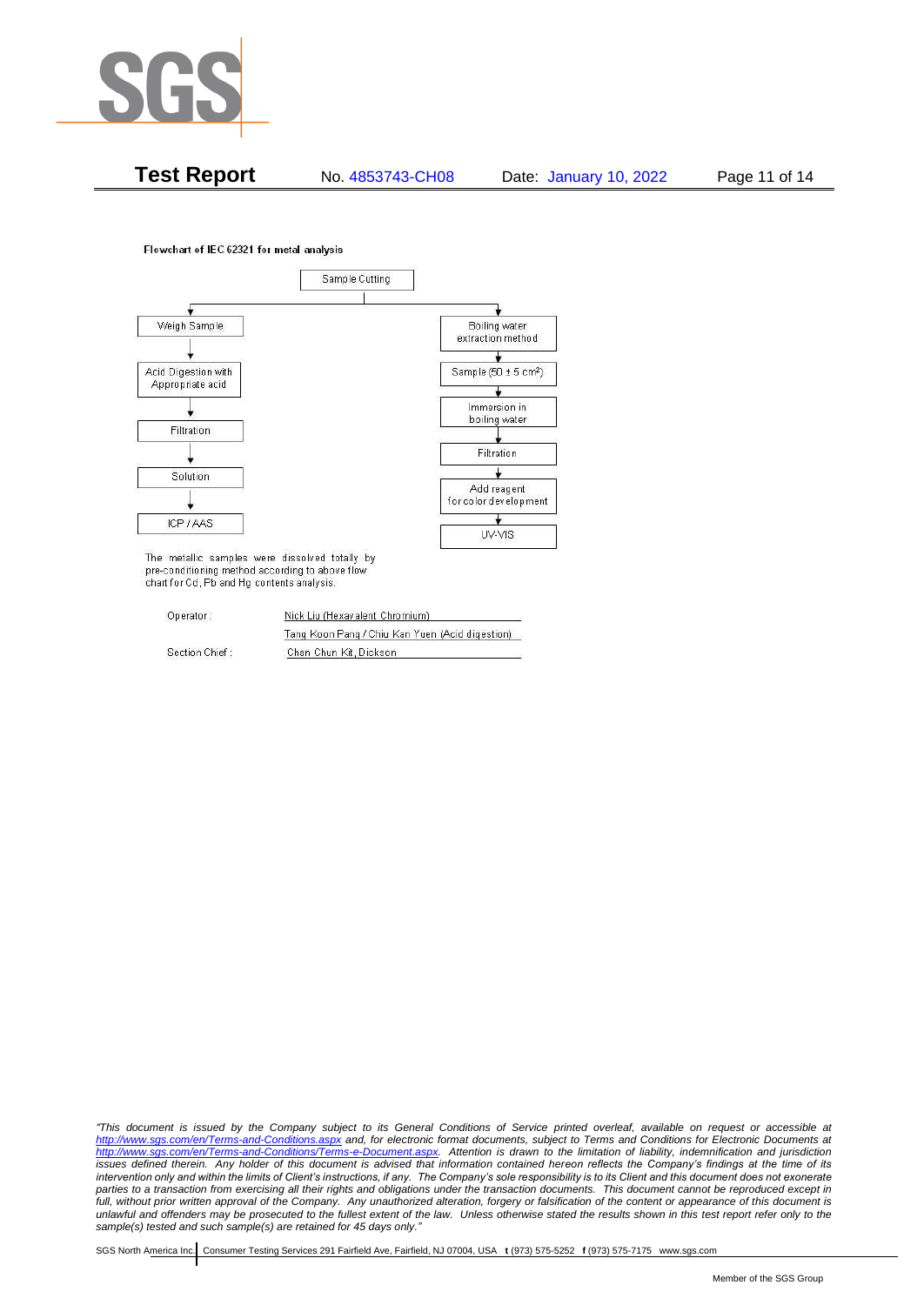

## **Test Report** No. 4853743-CH08 Date: January 10, 2022 Page 12 of 14

#### **Flowchart for Halogen Free Test**

Method: BS EN14582:2016



Operator: Supervisor: Tang Ying Sam Chan Chun Kit (Dickson)

*"This document is issued by the Company subject to its General Conditions of Service printed overleaf, available on request or accessible at <http://www.sgs.com/en/Terms-and-Conditions.aspx> and, for electronic format documents, subject to Terms and Conditions for Electronic Documents at [http://www.sgs.com/en/Terms-and-Conditions/Terms-e-Document.aspx.](http://www.sgs.com/en/Terms-and-Conditions/Terms-e-Document.aspx) Attention is drawn to the limitation of liability, indemnification and jurisdiction issues defined therein. Any holder of this document is advised that information contained hereon reflects the Company's findings at the time of its intervention only and within the limits of Client's instructions, if any. The Company's sole responsibility is to its Client and this document does not exonerate parties to a transaction from exercising all their rights and obligations under the transaction documents. This document cannot be reproduced except in full, without prior written approval of the Company. Any unauthorized alteration, forgery or falsification of the content or appearance of this document is unlawful and offenders may be prosecuted to the fullest extent of the law. Unless otherwise stated the results shown in this test report refer only to the sample(s) tested and such sample(s) are retained for 45 days only."*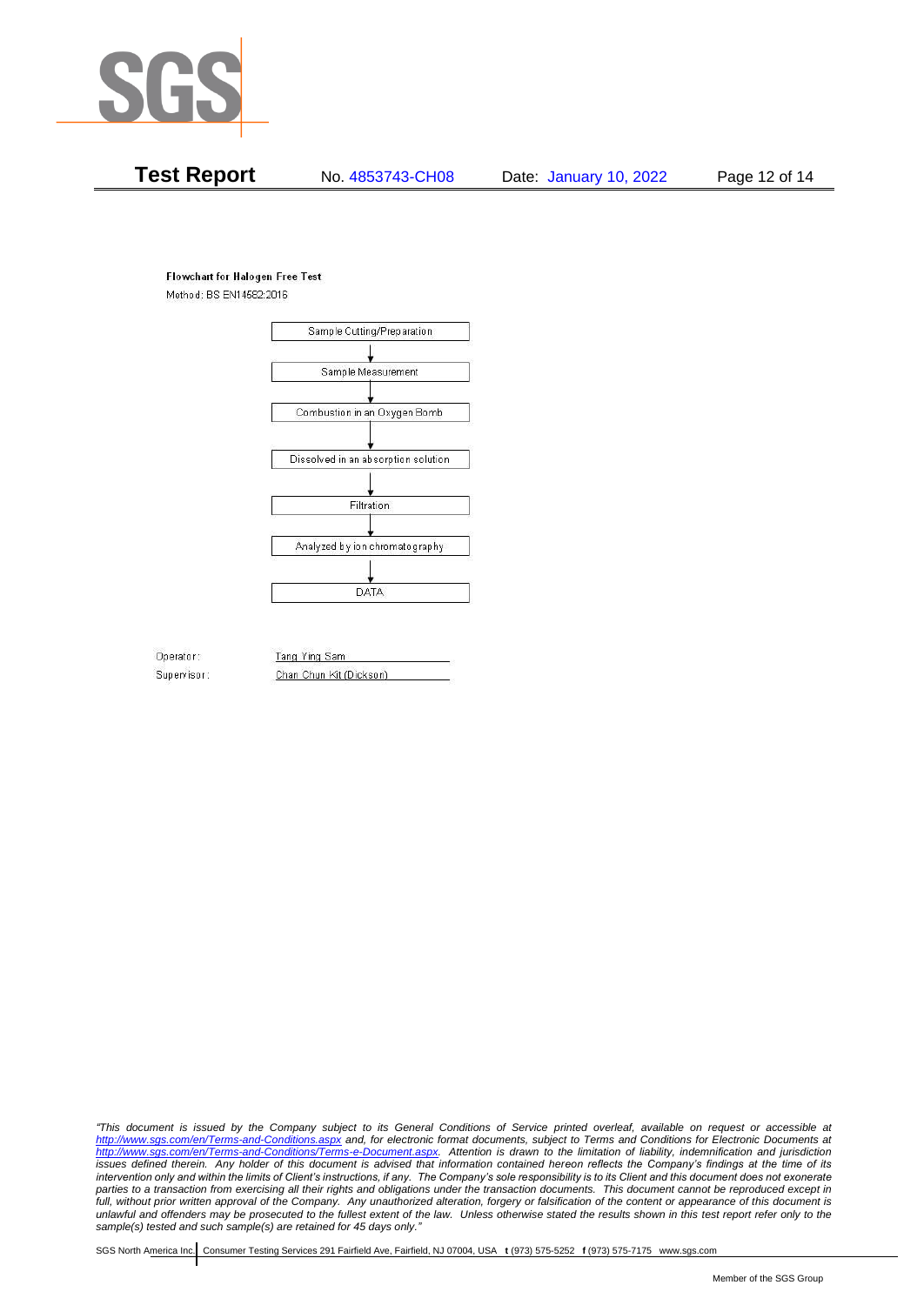

# **Test Report** No. 4853743-CH08 Date: January 10, 2022 Page 13 of 14

Sample photo:

Photo was taken at an SGS Affiliate Laboratory:







*"This document is issued by the Company subject to its General Conditions of Service printed overleaf, available on request or accessible at <http://www.sgs.com/en/Terms-and-Conditions.aspx> and, for electronic format documents, subject to Terms and Conditions for Electronic Documents at [http://www.sgs.com/en/Terms-and-Conditions/Terms-e-Document.aspx.](http://www.sgs.com/en/Terms-and-Conditions/Terms-e-Document.aspx) Attention is drawn to the limitation of liability, indemnification and jurisdiction issues defined therein. Any holder of this document is advised that information contained hereon reflects the Company's findings at the time of its intervention only and within the limits of Client's instructions, if any. The Company's sole responsibility is to its Client and this document does not exonerate parties to a transaction from exercising all their rights and obligations under the transaction documents. This document cannot be reproduced except in full, without prior written approval of the Company. Any unauthorized alteration, forgery or falsification of the content or appearance of this document is unlawful and offenders may be prosecuted to the fullest extent of the law. Unless otherwise stated the results shown in this test report refer only to the sample(s) tested and such sample(s) are retained for 45 days only."*